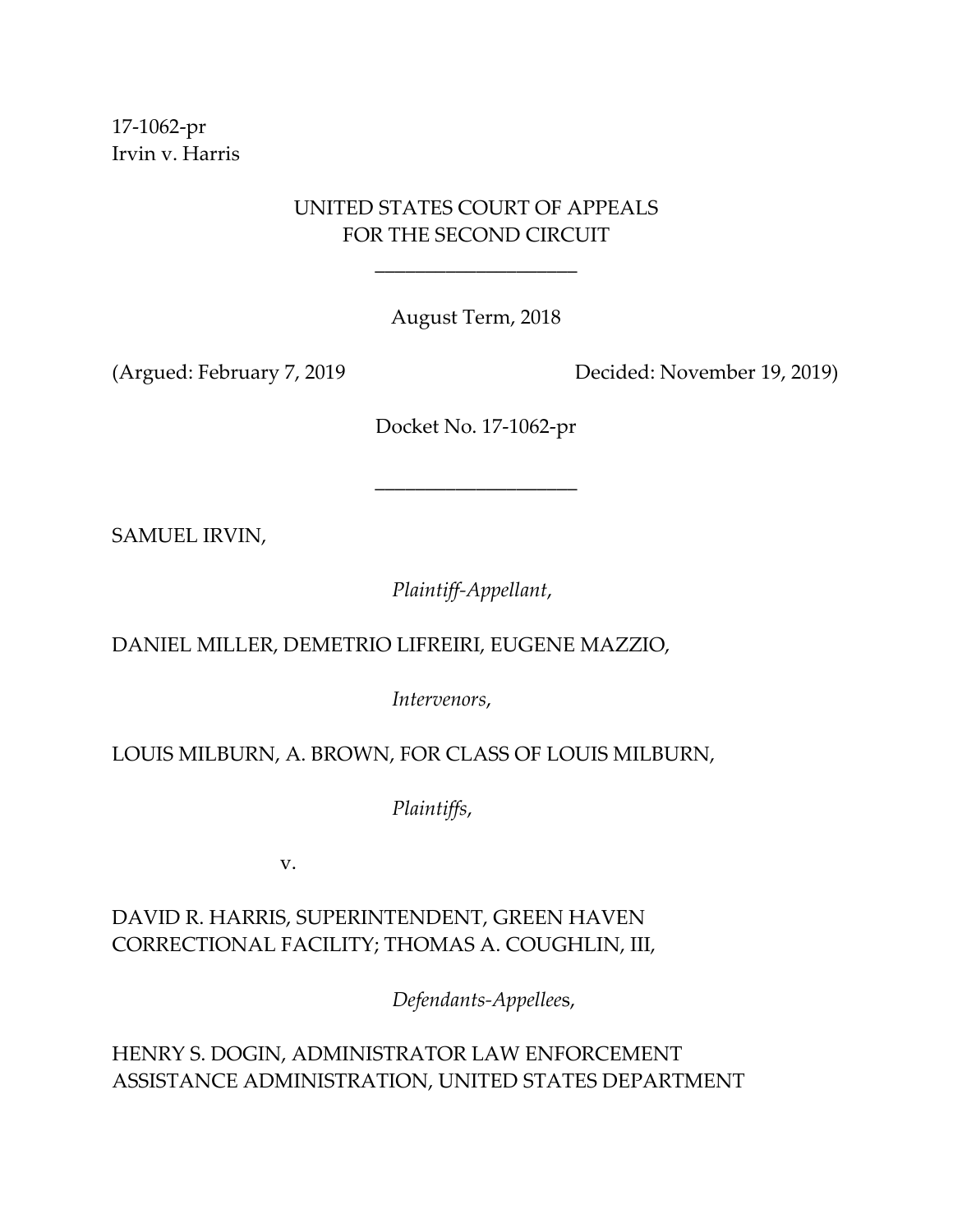## OF JUSTICE; PATRICIA HARRIS, SECRETARY OF HEALTH EDUCATION AND WELFARE,

*Defendants*.

\_\_\_\_\_\_\_\_\_\_\_\_\_\_\_\_\_\_\_\_

Before: POOLER, LOHIER, and CARNEY, *Circuit Judges*.

Samuel Irvin appeals from an order entered in the United States District Court for the Southern District of New York (Preska, *J*.), denying Irvin's motion under Federal Rule of Procedure 60(b) to reconsider termination of the Milburn consent decree. We hold that Irvin has standing to invoke Rule 60(b) to challenge the termination because he is sufficiently connected with the underlying litigation and his interests are strongly affected by the termination. We also hold that the termination of the consent decree violated Rule 23(a)(4) and the Due Process Clause because the class was inadequately represented at the times relevant to the termination proceedings.

Accordingly, we reverse the denial of relief under Rule 60(b) and remand to the district court for further proceedings.

#### REVERSED and REMANDED.

Judge Lohier concurs in a separate opinion.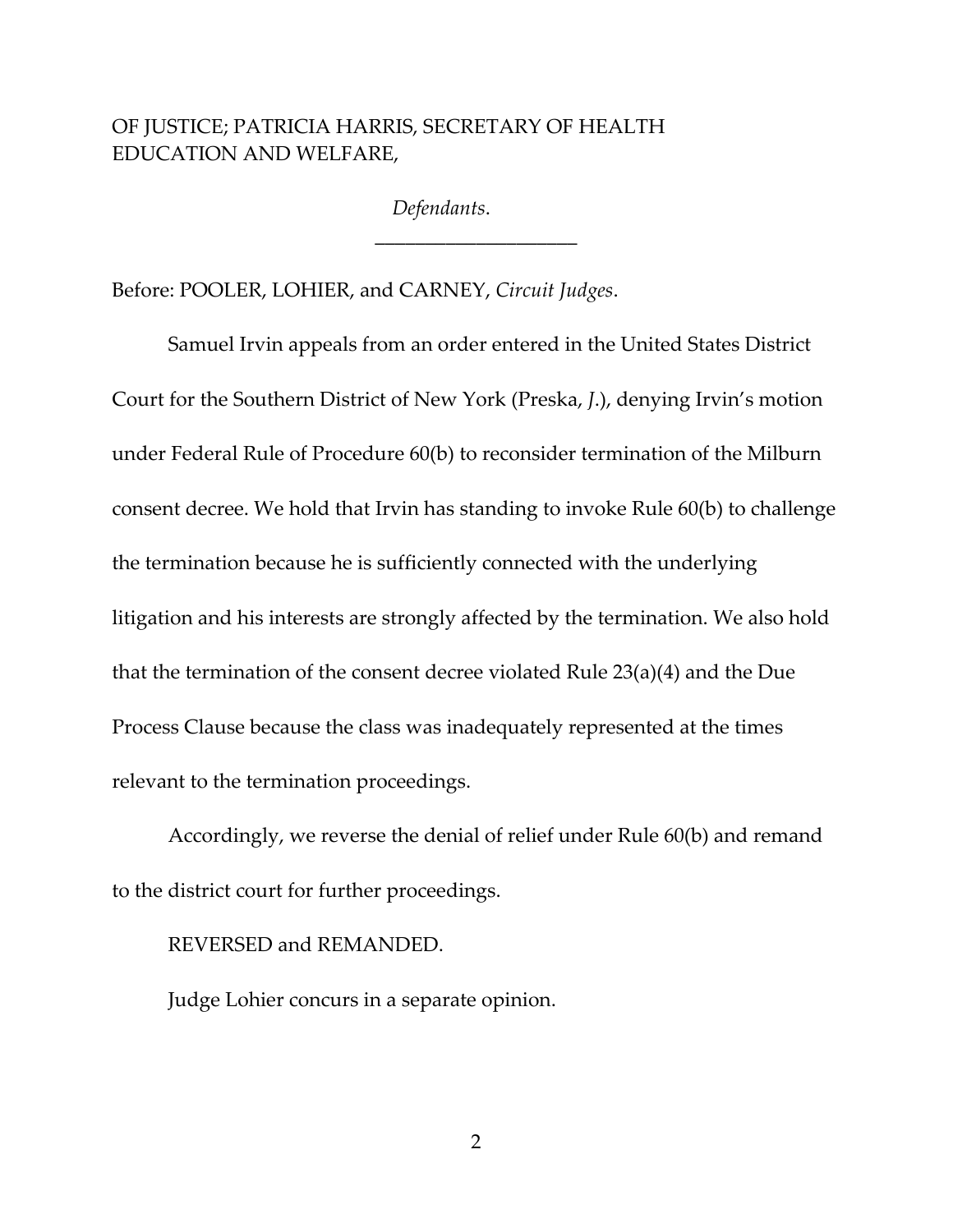BRIAN MARC FELDMAN, Harter Secrest & Emerly LLP, Rochester, NY (Gregory M. Dickinson, *on the brief*), *for Plaintiff‐Appellant Samuel Irvin and Intervenors Daniel Miller, Demetrio Lifreiri, and Eugene Mazzio*.

MARC S. GRUBE, Assistant Solicitor General (Steven C. Wu, Deputy Solicitor General, *on the brief*), *for* Barbara D. Underwood, Attorney General, State of New York, New York, NY, *for Defendants‐Appellees David R. Harris and Thomas A. Coughlin, III*.

POOLER, *Circuit Judge*:

Samuel Irvin appeals from an order entered in the United States District Court for the Southern District of New York (Preska, J.), denying Irvin's motion under Federal Rule of Civil Procedure 60(b) to reconsider termination of the Milburn consent decree. We hold that Irvin has standing to invoke Rule 60(b) to challenge the termination because he is sufficiently connected with the underlying litigation and his interests are strongly affected by the termination. We also hold that the termination of the consent decree violated Rule 23(a)(4) and the Due Process Clause because the class was inadequately represented at the times relevant to the termination proceedings.

\_\_\_\_\_\_\_\_\_\_\_\_\_\_\_\_\_\_\_\_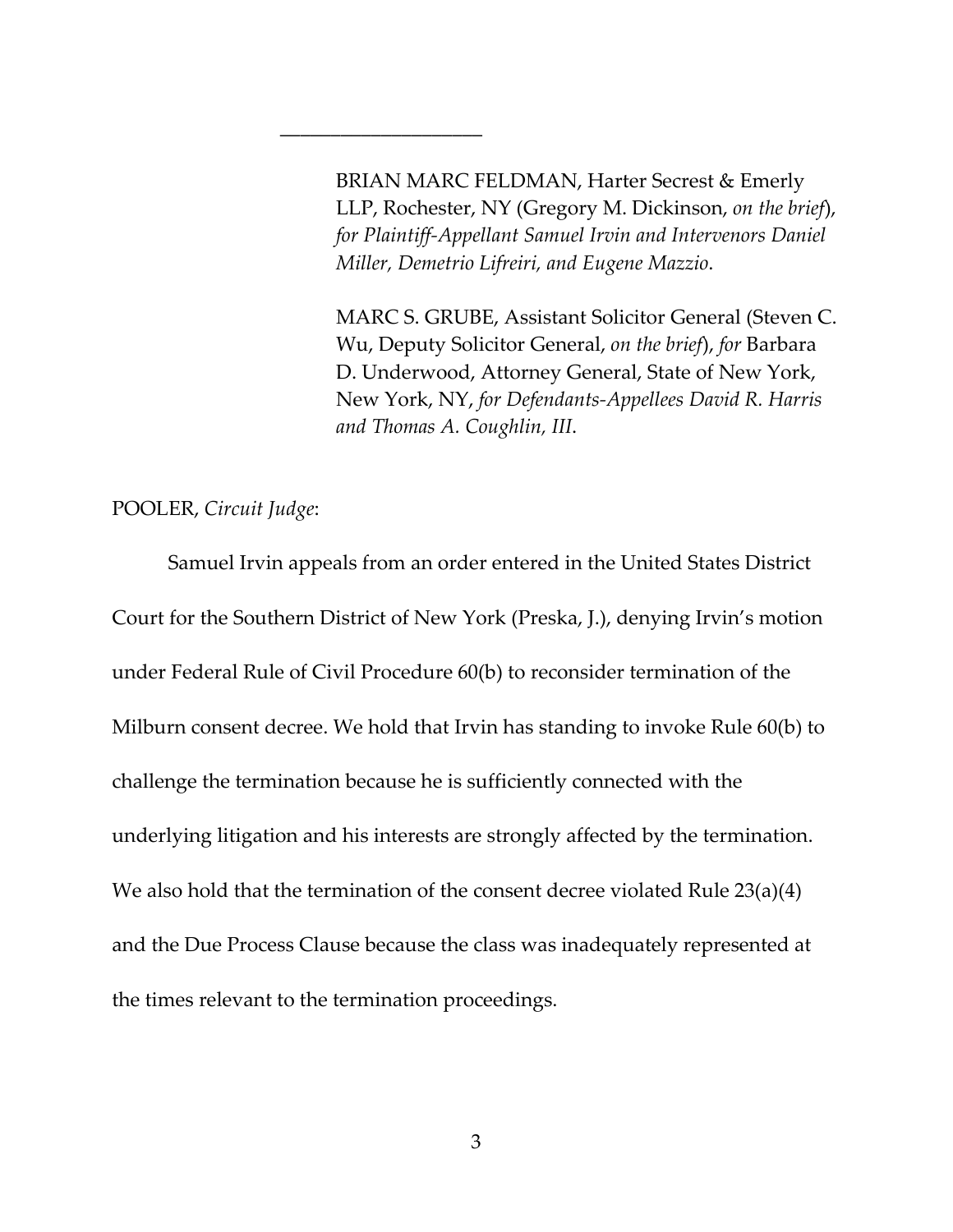#### **BACKGROUND**

This case stems from a termination of a consent decree in 2015 that was first entered by the district court in 1982. The consent decree's objective was to ensure that inmates at Green Haven Correctional Facility had access to adequate medical care. In September 1979, Louis Milburn, then an incarcerated inmate at Green Haven, filed a pro se complaint alleging deficiencies in its provision of health care services. In April 1980, Milburn, at this time represented, filed an amended complaint with 13 other co-plaintiff class representatives, alleging that Green Haven's health care services were so inadequate that they violated their Eighth and Fourteenth Amendment rights to be free from cruel and unusual punishment. The district court subsequently certified a class of "all persons who are or will be confined at the Green Haven Correctional Facility" in December 1980. Joint App'x at 105.

Eventually the parties stipulated to an entry of final judgment whereby plaintiffs agreed to discontinue the action in exchange for certain reforms. In August 1982, the district court entered a consent decree providing injunctive relief to the class members.

4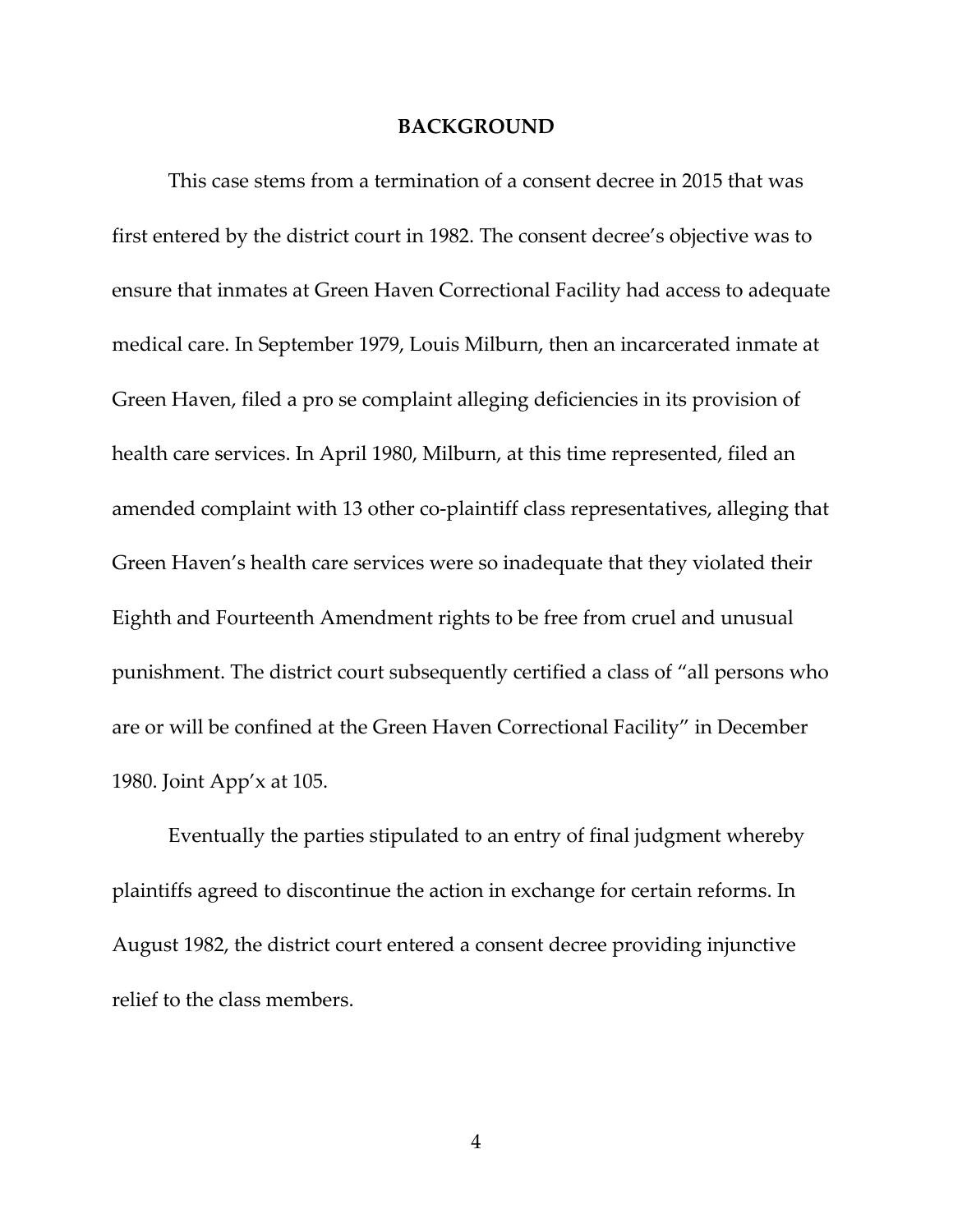About seven years later, plaintiffs filed a motion to hold the Green Haven defendants in contempt for violating the 1982 consent decree and to modify the consent judgment to achieve its original purpose. In response the district court appointed a medical auditor, Dr. Robert Cohen, who determined that Green Haven was not in compliance with the consent judgment and recommended additional modifications to improve health care at the facility. In 1991, the parties entered a proposed stipulation for entry of a modified judgment, and plaintiffs withdrew their motion when defendants agreed to amend the 1982 consent decree. As with the 1982 consent decree, the court entered the 1991 consent decree after concluding that the settlement was "fair, adequate and reasonable to all members of the plaintiff class." Joint App'x at 200.

Meanwhile, Dr. Cohen continued to audit Green Haven's health care system for the next 23 years. His three‐year term was repeatedly extended because Green Haven was not in full compliance with the 1991 consent decree. In his most recent report in 2014, Dr. Cohen finally found that Green Haven was in compliance with the terms of the modified final judgment.

In July 2014, defendants moved to terminate the consent decree under Section 802 of the Prison Litigation Reform Act ("PLRA") of 1995, 18 U.S.C. §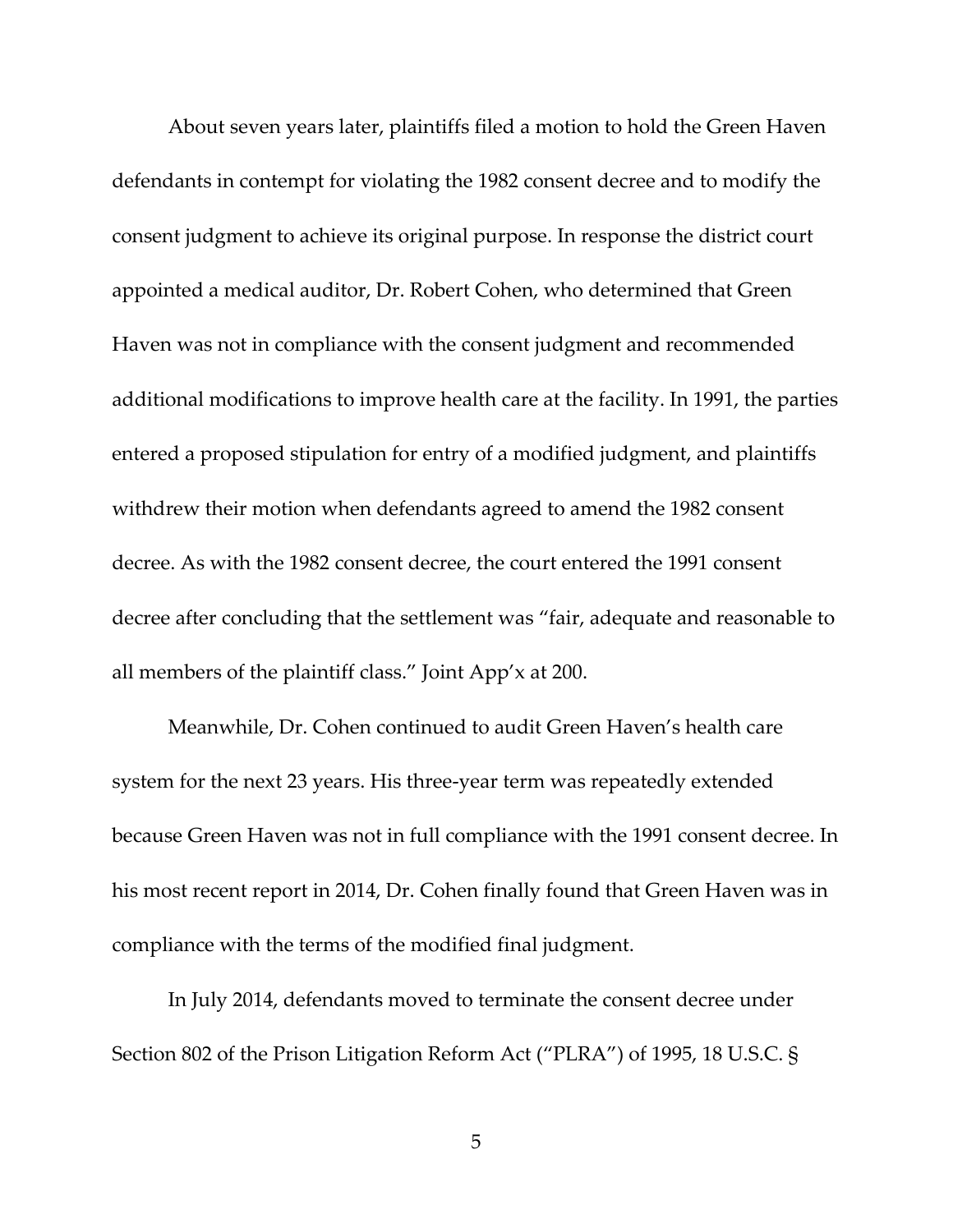3626, on the basis that the consent judgment was no longer necessary "to correct a current and ongoing" violation of any constitutional right and that, even if some unconstitutional conditions persisted, the judgment was not the least intrusive means necessary to correct the violation. Joint App'x at 385‐86.

Initially, class counsel opposed and filed a cross-motion to modify the 1991 consent decree to address ongoing deficiencies. But on August 15, 2014, class counsel wrote a letter to certain inmates—specifically, "all class members with whom counsel had any contact in the preceding two years," Appellant's Reply Br. at 2 n.3—including Irvin and intervenor Demetrio Lifreiri, explaining why counsel believed that the risk of an adverse decision should be avoided. Class counsel also explained that they had not yet made a "final decision" on how to proceed but they would nonetheless continue with discovery. Joint App'x at 344.

Without further notice to any class members, class counsel next informed the district court by letter dated March 2, 2015, that they would no longer oppose termination. The letter informed the court that "Plaintiffs have agreed to withdraw" their opposition to the motion to terminate, and that their opposition was "based on the representation by counsel for Defendants that [certain Green Haven officers] will promptly meet in person with Plaintiffs' expert . . . to enable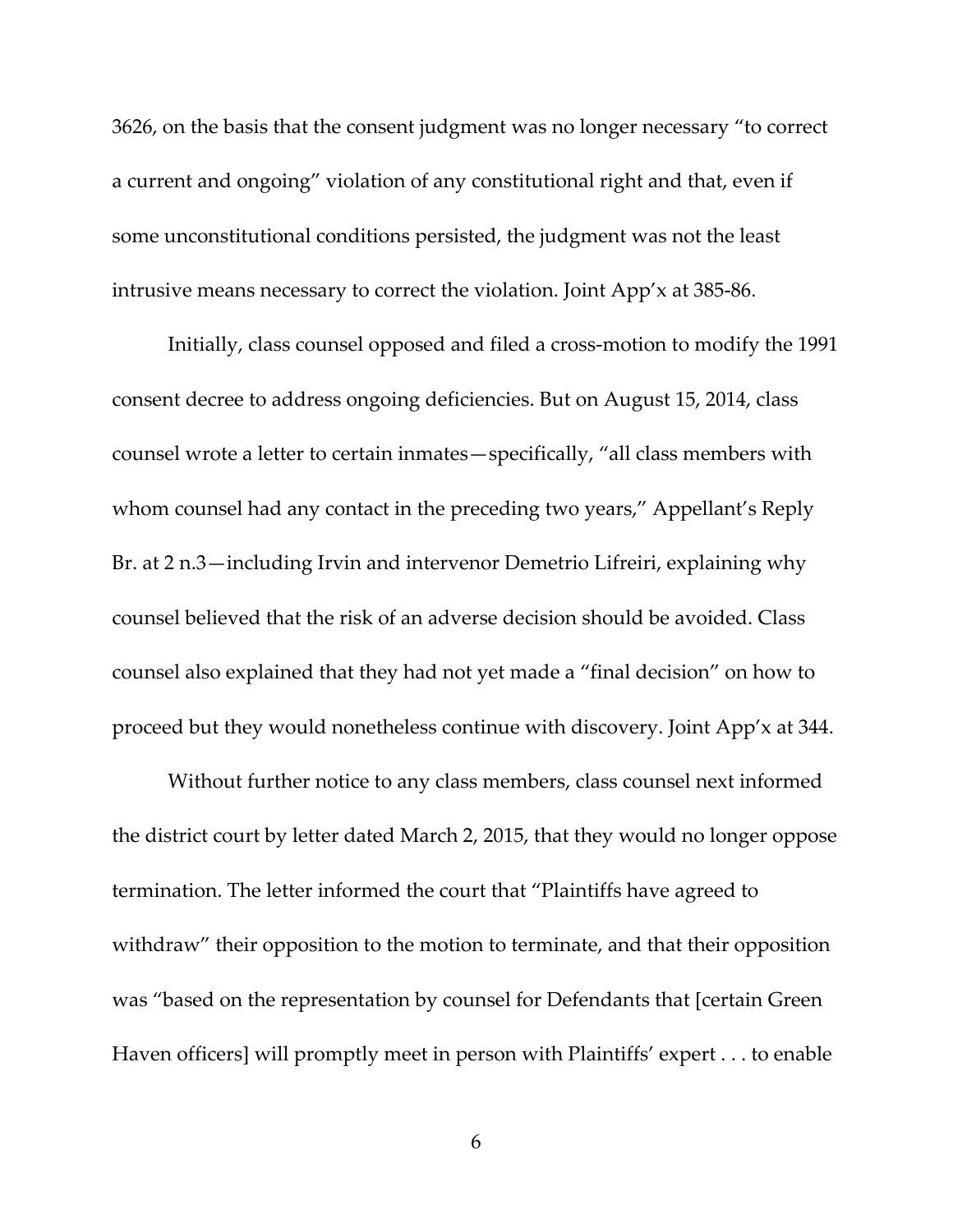[him] to present his expert findings and recommendations with respect to medical care and record keeping at Green Haven." Joint App'x at 288. On March 4, 2015, again without any notice to the class members, the district court noted the withdrawal, so‐ordered class counsel's letter, and terminated the consent decree. It is undisputed that at the time of termination, neither Louis Milburn, nor any of the other class representatives, were still incarcerated at Green Haven. Class counsel then informed certain class members by letter dated March 11, 2015 that the consent decree had been terminated. Appellant's Reply Br. at 6 n.5.

In June 2016, Irvin, a Green Haven inmate who was a member of the Milburn class, filed the pro se Rule 60(b) motion at issue in this appeal, seeking to set aside the district court's termination order. Irvin purported to move on behalf of himself and the entire "class of prisoners at [the] Green Haven." Joint App'x at 295.1 Specifically, his motion called attention to Green Haven's "cutting back on all the supplies," its "eliminat[ion] [of] one of the day nurses and all the

<sup>&</sup>lt;sup>1</sup> Three Green Haven prisoners submitted letters to the district court in February 2017, notifying it that Irvin "has not been authorized by any other Milburn Class Member to engage in any type of negotiation or deal with the Defendants or their Counsel." Joint App'x at 63. In the letters, the prisoners explained that they had "already been burned once" when class counsel "engaged in negotiations" and agreed to termination "without any input by the Class." Joint App'x at 357, 359, 361.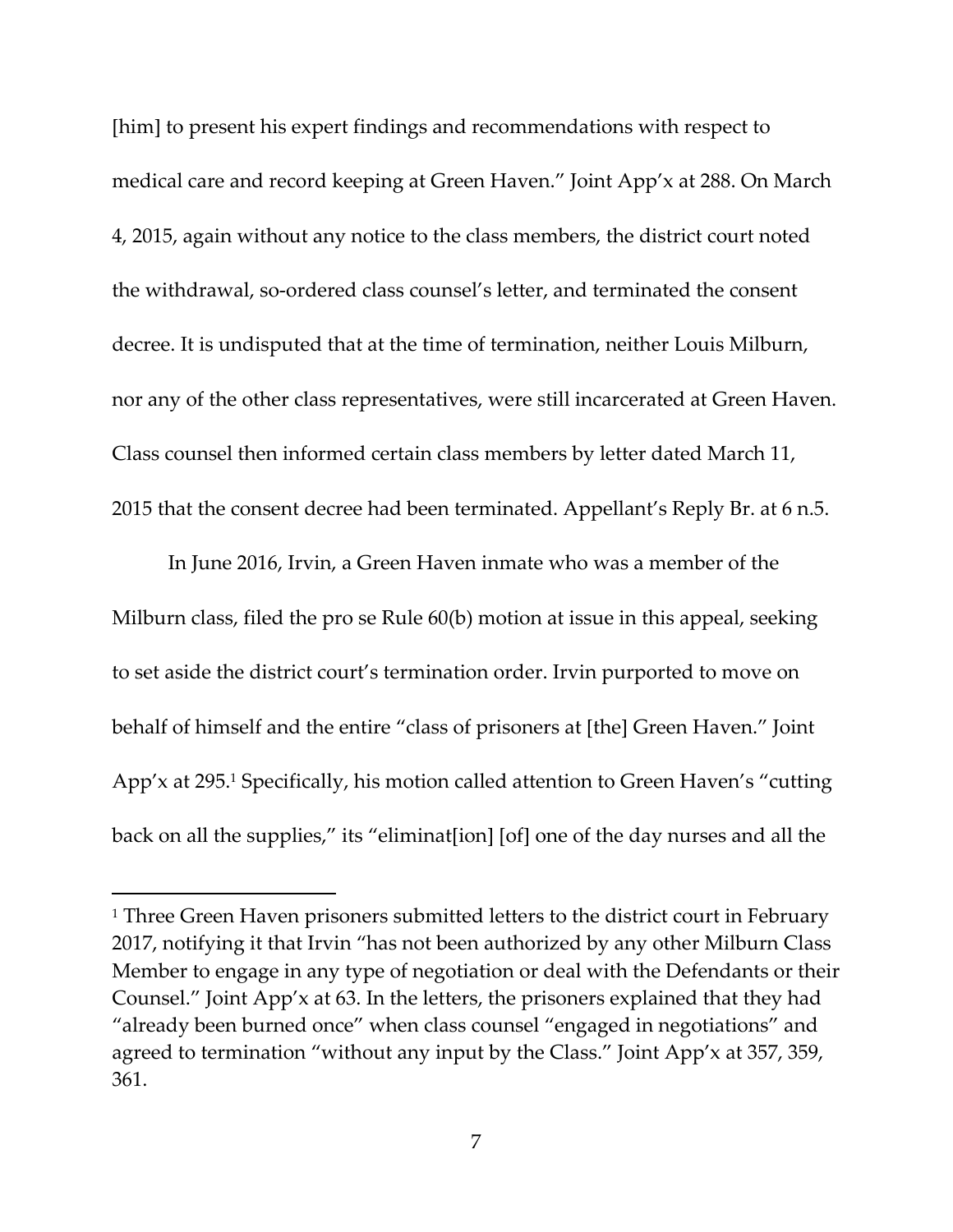emergency call buttons" in prisoners' cells, and its "elimination of the overnight nurse all together." Joint App'x at 323.<sup>2</sup>

The district court denied Irvin's Rule 60(b) motion on two grounds. First, it concluded that Irvin lacked standing to bring a Rule 60(b) motion because he was merely a class member rather than a named class representative. Second, it construed Irvin's filing as a motion for relief under Federal Rules of Civil Procedure 60(b)(1) and 60(b)(3), so it denied it as untimely under Rule 60(c), which requires that motions under subsections "(1), (2), and (3) [be made] no more than a year after the entry of the judgment." Fed. R. Civ. P. 60(c). Even construing the motion under the catchall provision, Rule 60(b)(6), the court found that Irvin had not shown the "extraordinary circumstances" required for relief.

<sup>2</sup> Nine Green Haven prisoners, including Irvin and intervenor Demetrio Lifreiri, submitted pro se motions to amend the complaint in March 2017, and to "place [their] name[s] on the mailing list, so that [they] can be . . . full participant[s] in the proceedings." *See e.g.,* Joint App'x at 363. Irvin asserts that "[t]he intent, evidently, was to amend the complaint to add the prisoners as named class representatives in the case caption, as the court had done many years earlier for the original class representatives by order dated April 11, 1980." Appellant's Br. at 16 (citing Joint App'x at 2). The court construed the motions to amend as Rule 60(b) motions to reopen, so it denied them.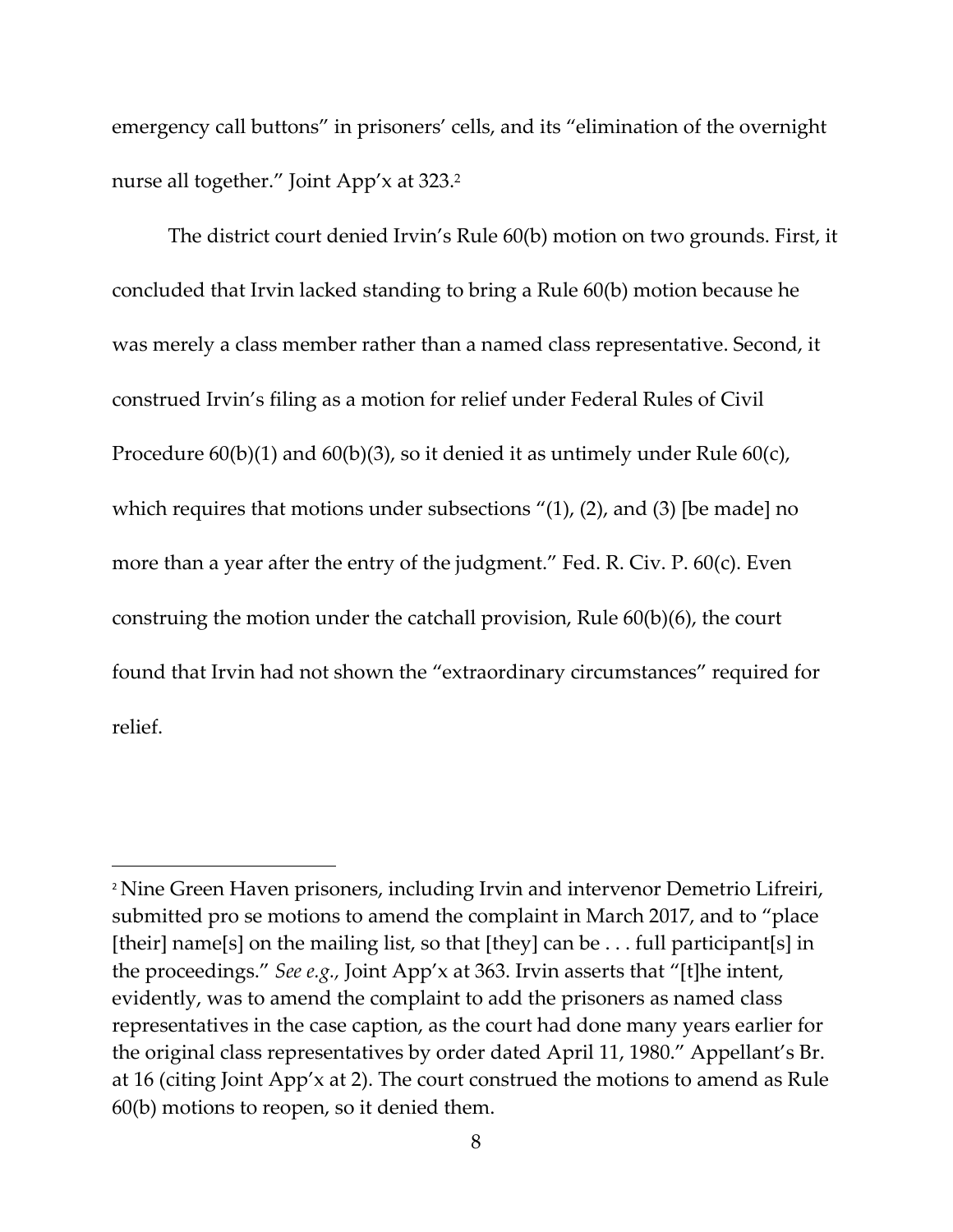Irvin then timely appealed the denial of his Rule 60(b) motion. This Court

appointed pro bono counsel to represent Irvin, instructing counsel

to brief, among any other issues, whether: (1) Appellant had standing to move for relief from the order terminating the consent decree (including whether he could have objected to class counsel's decision to withdraw its opposition to the defendants' motion to terminate that decree); (2) his motion for relief was timely under Federal Rule of Civil Procedure  $60(b)$ ;<sup>3</sup> and (3) he demonstrated extraordinary circumstances for such relief (including whether the existence of extraordinary circumstances could have been determined on the motion papers alone).

Order, Dkt. No. 49.

In January 2018, Green Haven inmates Demetrio Lifreiri, Eugene Mazzio,

and Daniel Miller moved to intervene in the appeal. This Court granted the

motion. The intervenors also sought to reverse the district court's order denying

Irvin's pro se Rule 60(b) motion.

<sup>3</sup> On appeal, Green Haven does not argue that Irvin's motion—to the extent it is made pursuant to Rule 60(b)(4)—was untimely. *See "R" Best Produce, Inc. v. DiSapio*, 540 F.3d 115, 123‐24 (2d Cir. 2008) ("[A] motion under Rule 60(b)(4)[] must be made 'within a reasonable time,' [but] this Court has been exceedingly lenient in defining the term 'reasonable time,' with respect to voidness challenges. In fact, it has been oft‐stated that, for all intents and purposes, a motion to vacate a . . . judgment as void 'may be made at any time.'").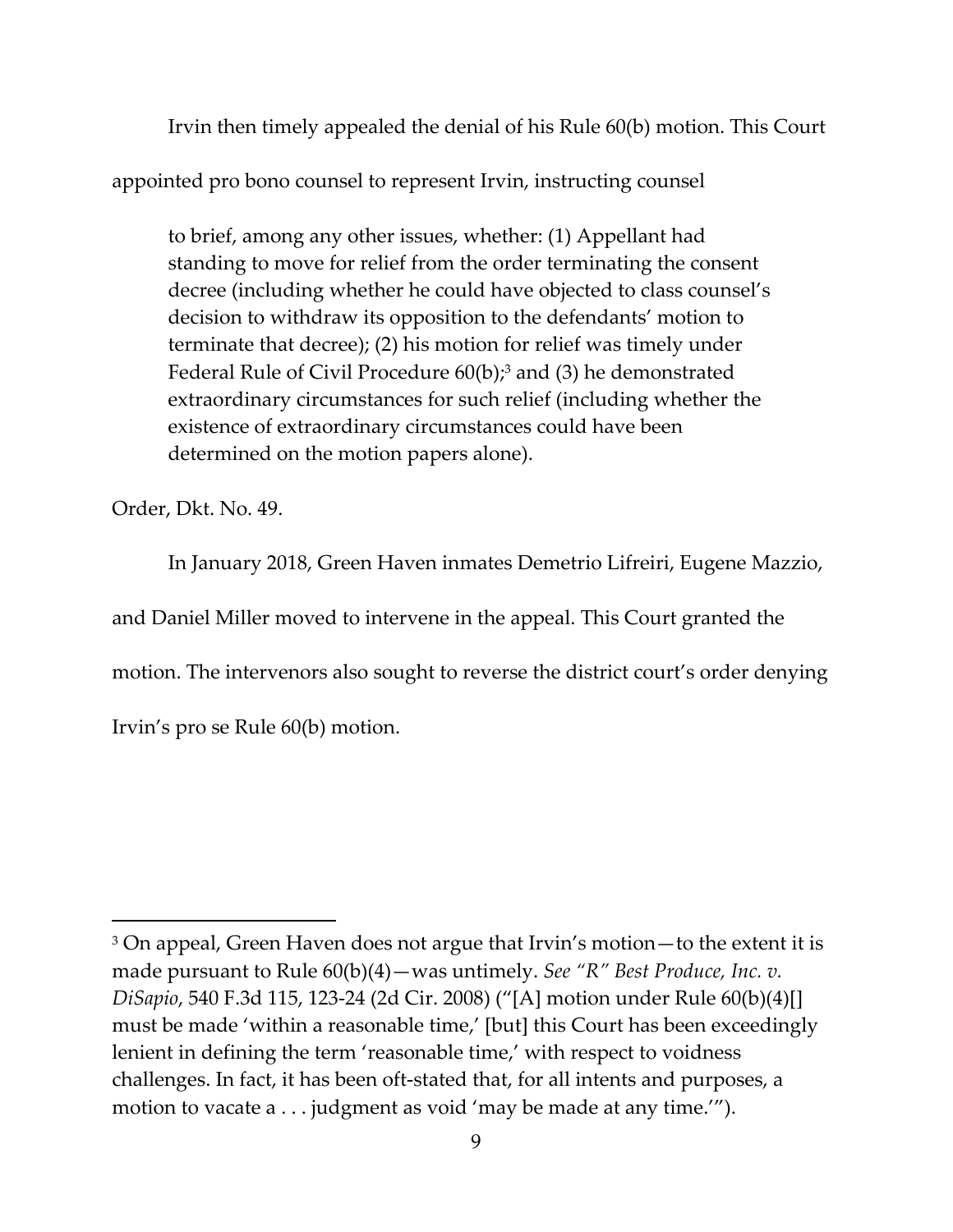#### **DISCUSSION**

Irvin argues on appeal that the district court's judgment is void under Federal Rule of Civil Procedure Rule 60(b)(4) because it violated due process. In particular, he argues that (1) the class was not adequately represented, and that (2) the district court was required to provide notice to the class or conduct a fairness hearing. Because we agree with Irvin's first argument, we do not address the second.

Generally, we review a district court's ruling on a Rule 60(b) motion for abuse of discretion. *Lawrence v. Wink (In re Lawrence)*, 293 F.3d 615, 623 (2d Cir. 2002). But when we consider a Rule 60(b)(4) motion challenging a judgment obtained without due process, "a deferential standard of review is not appropriate because if the underlying judgment is void, it is a *per se* abuse of discretion for a district court to deny a movant's motion to vacate the judgment under Rule 60(b)(4)." *Central Vt. Pub. Serv. Corp. v. Herbert*, 341 F.3d 186, 189 (2d Cir. 2003) (internal quotation marks omitted). Indeed, Rule  $60(b)(4)$  "is unique ... because relief is not discretionary and a meritorious defense is not necessary." *Covington Indus., Inc. v. Resintex A.G.*, 629 F.2d 730, 733 n.3 (2d Cir. 1980).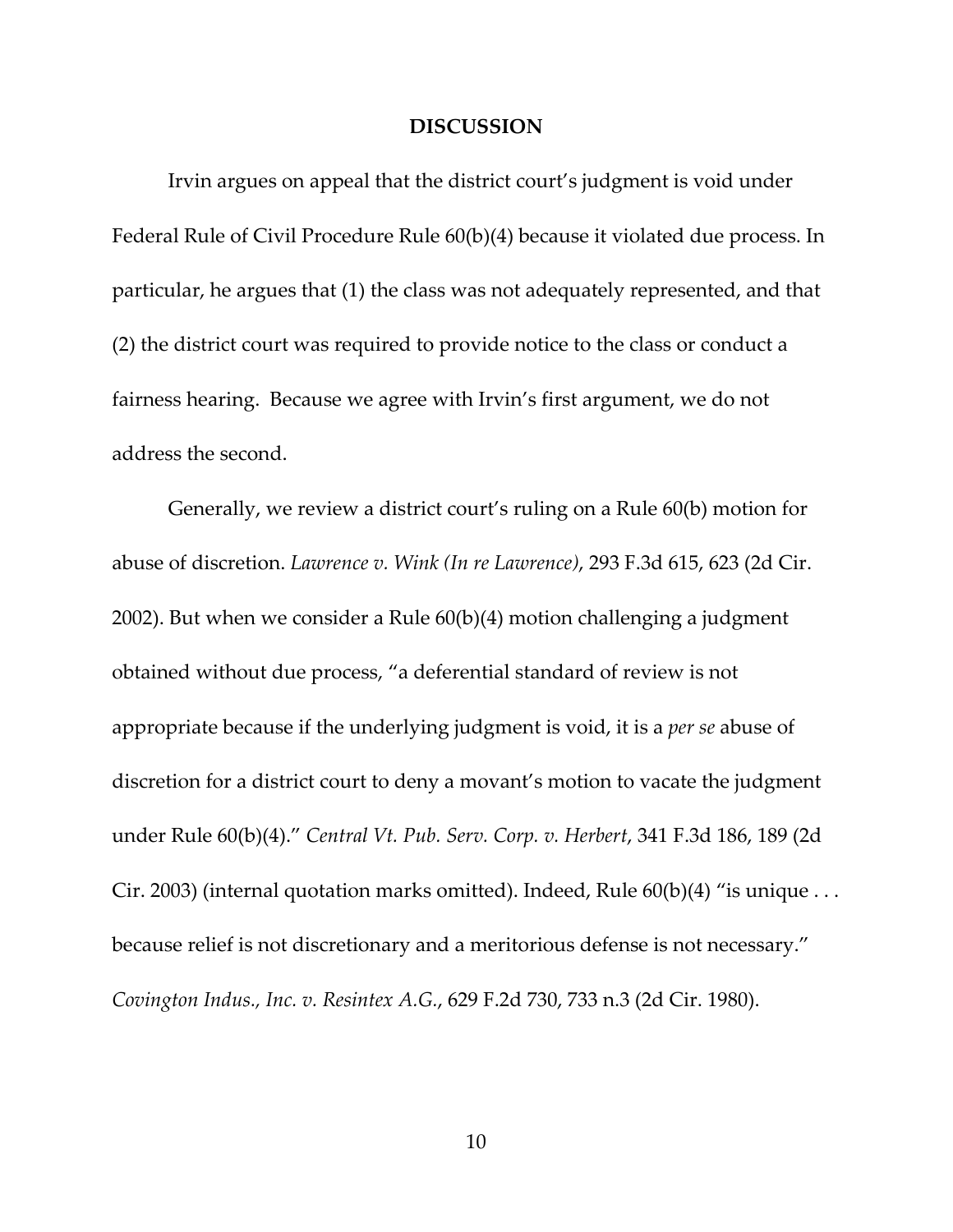### **I. Forfeiture**

At the outset, we determine that Irvin has preserved his argument that the district court's judgment is void under Federal Rule of Civil Procedure 60(b). "It is well established that the submissions of a *pro se* litigant must be construed liberally and interpreted to raise the strongest arguments that they *suggest*." *Triestman v. Fed. Bureau of Prisons*, 470 F.3d 471, 474 (2d Cir. 2006) (internal quotation marks omitted) (emphasis in original). In his pro se Rule 60(b) motion, Irvin argued that the termination should be rescinded because, among other arguments: (1) if class counsel had just "taken the time to come to the prison and seen for themselves, by interviewing some of the class members themselves, they would have gotten completely different opinions," Joint App'x at 304; (2) class counsel "lacked enough information and the authority to withdraw the opposition to the termination," Joint App'x at 315; and (3) class counsel withdrew their objections to termination "without consulting with any of the individual members of the class, especially, those inmates housed in the Unit for the Physically Disable[d]," Joint App'x at 299. Taken together, Irvin argued that his interests were not adequately represented, even if he did not make the more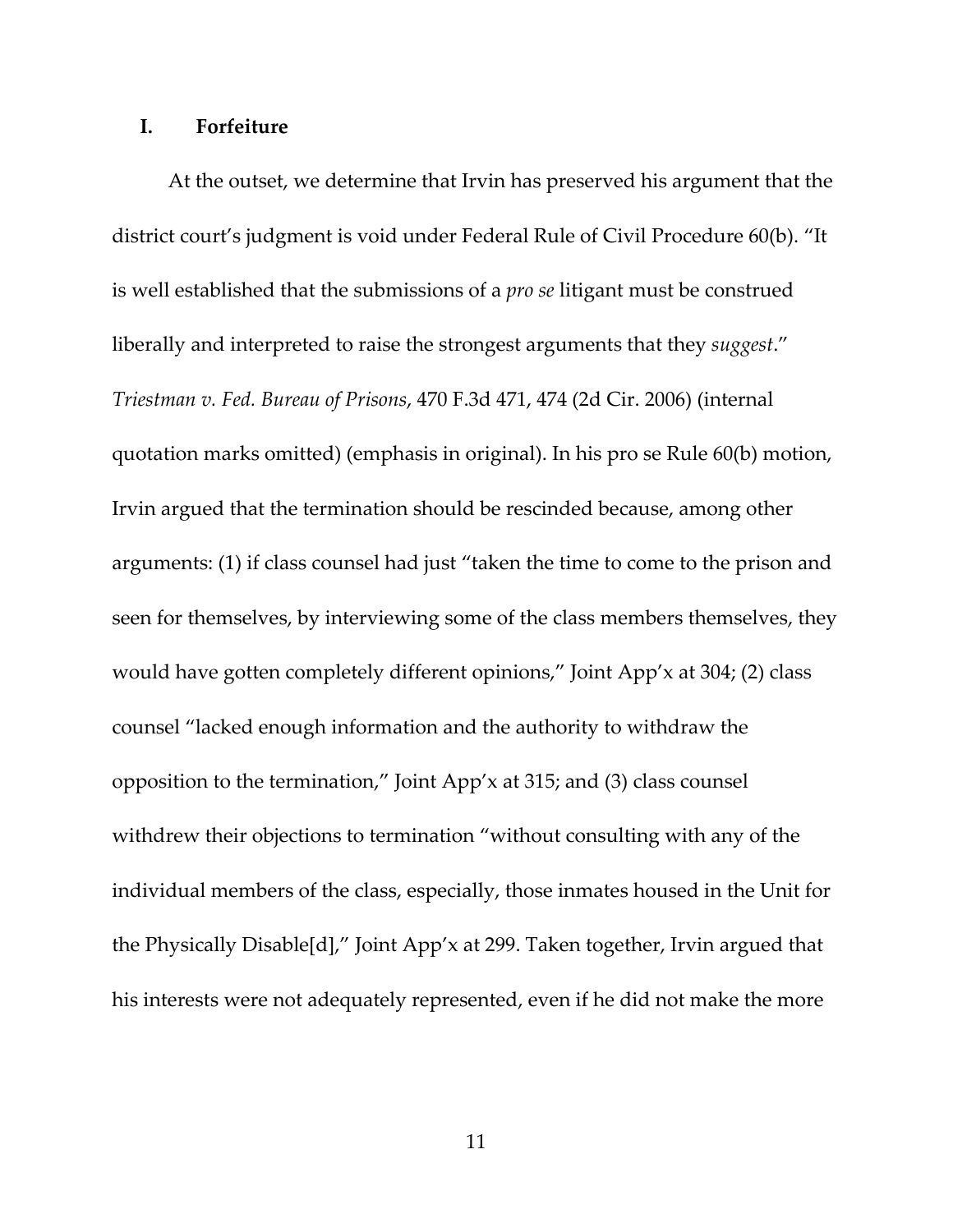specific point that the named representatives were no longer incarcerated at Green Haven. Therefore, Irvin's Rule 60(b) argument is preserved.

#### **II. "Standing"4**

The district court concluded that Irvin lacked standing to bring his Rule 60(b) motion because he was a member of the Milburn class but not a named class representative. On appeal, Irvin argues that he had standing to bring his Rule 60(b) motion on two alternative bases: a) that he is a party under the Supreme Court's rationale in *Devlin v. Scardelletti*, 536 U.S. 1, 3 (2002) (holding that nonnamed class members have standing where they "objected in a timely manner to approval of [a] settlement at [a] fairness hearing"), *id.* at 14, and b) if he is a nonparty, he nonetheless has standing pursuant to this Circuit's case law concerning circumstances where a nonparty's interests are strongly affected. We agree with Irvin as to the latter ground.

<sup>&</sup>lt;sup>4</sup> Although the district court referred to Irvin's "standing," Joint App'x at 388-89, the Supreme Court has made clear that "what has been called 'statutory standing' in fact is not a standing issue, but simply a question of whether the particular plaintiff 'has a cause of action under the statute.'" *Am. Psychiatric Ass'n v. Anthem Health Plans, Inc*., 821 F.3d 352, 359 (2d Cir. 2016) (quoting *Lexmark Int'l, Inc. v. Static Control Components, Inc*., 572 U.S. 118, 128 (2014)); *see Devlin v. Scardeletti*, 536 U.S. 1, 6‐8 (2002). For ease of reference, however, we refer to Irvin's right to relief under the rule as his "standing."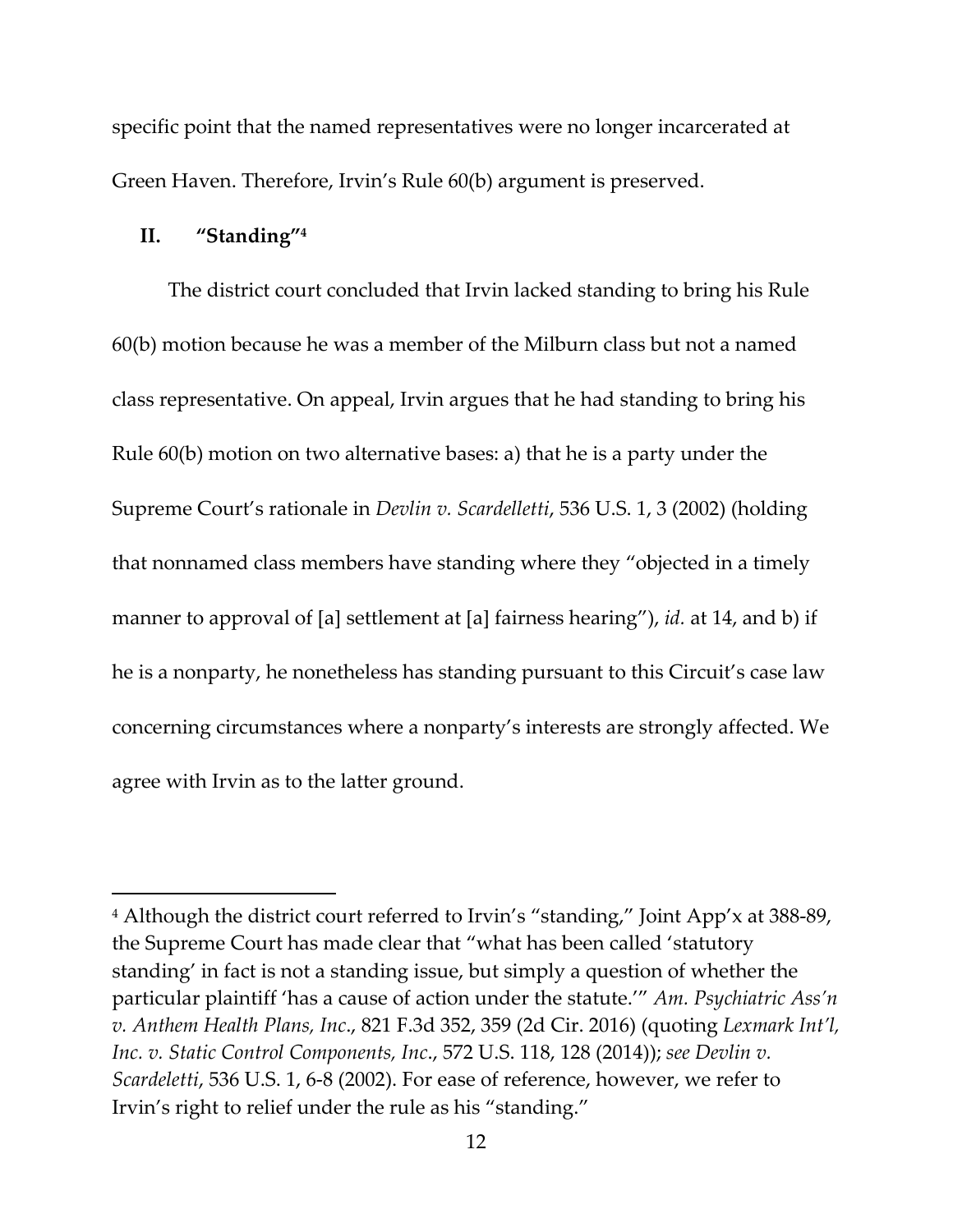Under Rule 60(b), a motion to reopen a final judgment may be brought only by "a party or its legal representative." Fed. R. Civ. P. 60(b). Generally, a nonnamed class member is not a "party" to the underlying class action for purposes of Rule 60(b). *See Devlin*, 536 U.S. at 9‐10. Nonetheless, we have allowed non‐parties to bring Rule 60(b) motions under certain limited circumstances. The controlling cases on the issue of nonparty standing to invoke Rule 60(b), *Dunlop v. Pan Am. World Airways, Inc.*, 672 F.2d 1044 (2d Cir. 1982), and *Grace v. Bank Leumi Trust Co. of N.Y.*, 443 F.3d 180 (2d Cir. 2006), are fact‐specific.

In *Dunlop*, the Secretary of Labor brought an action against Pan Am alleging a pattern of discrimination in violation of federal law. 672 F.2d at 1047. After learning of the settlement that resulted, former Pan Am employees filed a Rule 60(b) motion seeking relief from the judgment and requesting clarification that the stipulation of dismissal did not bar their own actions against Pan Am. *Id*. at 1048‐49. The district court held that the former employees lacked standing because they were nonparties. *Id*. at 1051. We reversed, concluding that "[a]lthough Rule  $60(b)(6)$  would not ordinarily be available to non-parties to modify final judgments, we hold that on the facts of this case appellants were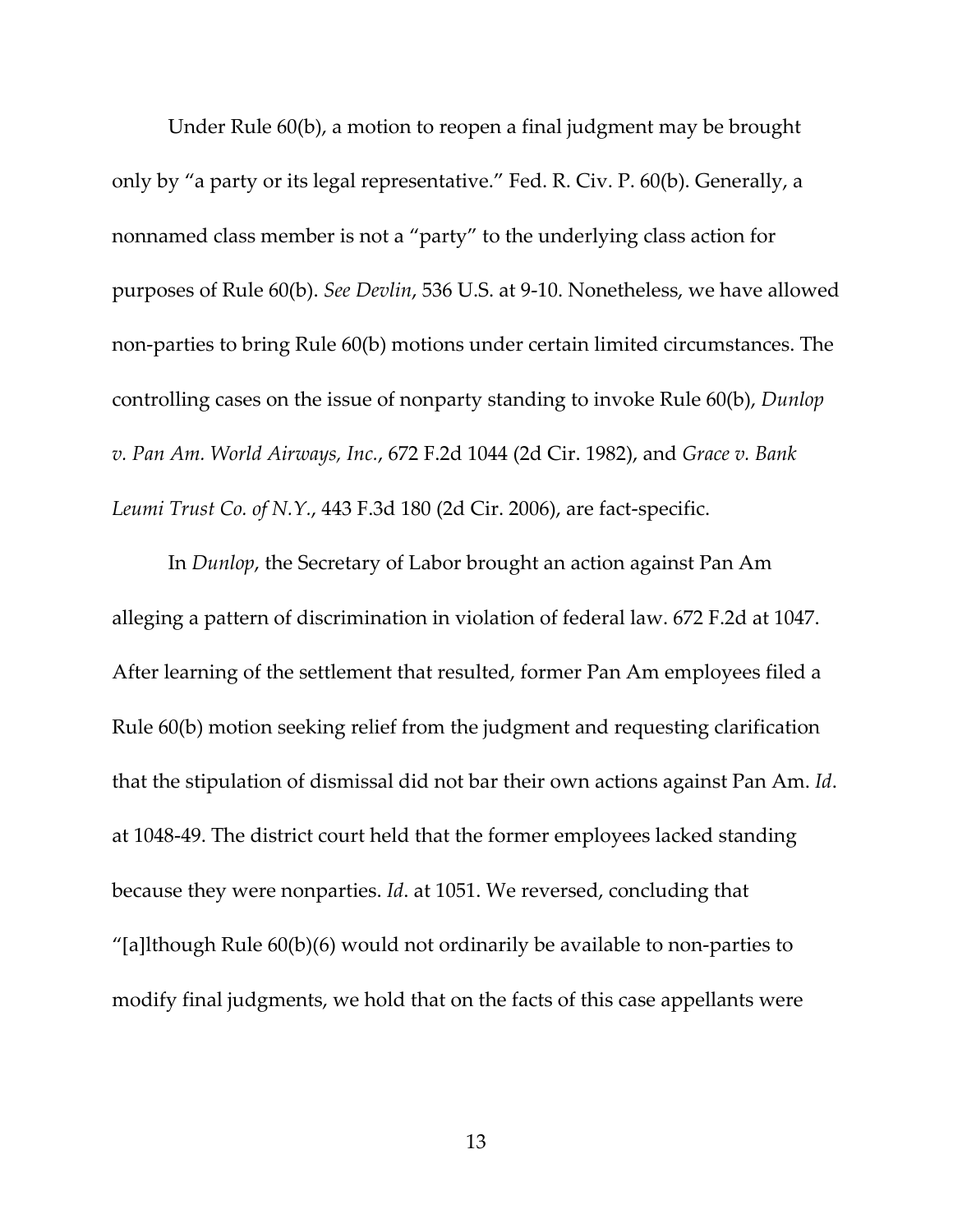sufficiently connected and identified with the Secretary's suit to entitle them to standing to invoke Rule 60(b)(6)." *Id*. at 1052.

In our next key Rule 60(b) nonparty standing case, *Grace*, a group of minority shareholders brought a derivative action against a corporation and its majority shareholders to challenge a corporate merger. 443 F.3d at 183‐84. The plaintiffs entered into a settlement of their claims against the corporation and an individual defendant, then tried to use the unsatisfied judgment from the settlement to pursue fraudulent conveyance actions against the creditors of the company. *Id*. at 185‐86. The alleged conveyees filed a Rule 60(b) motion, which the district court granted, seeking to invalidate the judgment as the result of a settlement process tainted by due process violations. *Id*. at 186‐87. We affirmed, concluding that even though the conveyees had not been parties to the earlier action, they were entitled to seek Rule 60(b) relief because their "interests [were] strongly affected" by the judgment that resulted. *Id*. at 188.

In the instant case, the district court concluded that Irvin did not qualify for nonparty standing because "nothing is 'sufficiently extraordinary' to warrant the extension of the *Dunlop*/*Grace* exception to the facts of this case." Joint App'x at 390 (quoting *Baker v. Gates*, 638 F. App'x 25, 29 (2d Cir. 2015)); *see also Federman*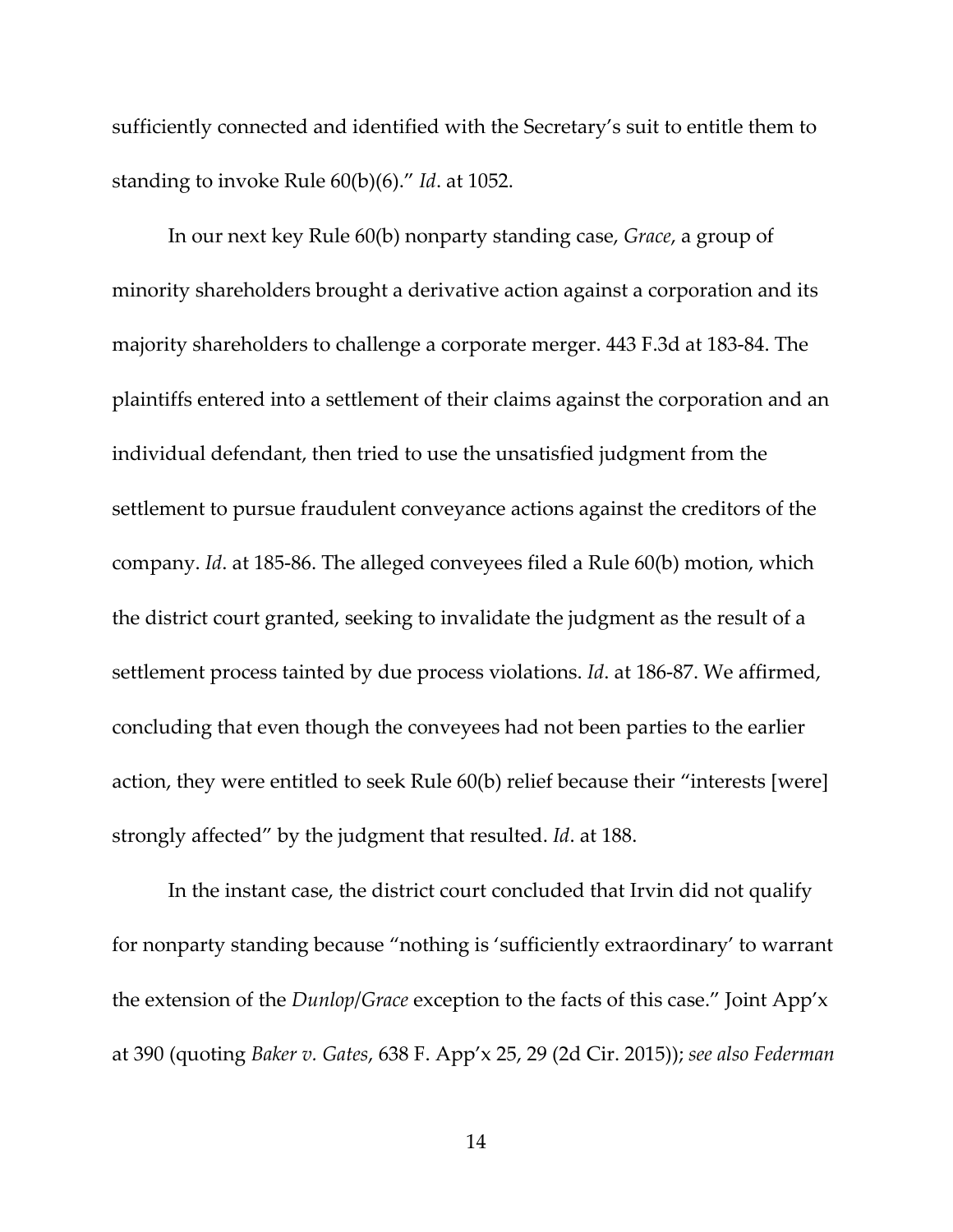*v. Artzt,* 339 F. App'x 31, 34 (2d Cir. 2009) ("Both *Dunlop* and *Grace* involved extraordinary circumstances in which a non‐party had interests on which the outcome of the proceedings had significant consequences for the movants, yet those interests had not been adequately represented during litigation.") (internal quotation marks omitted).

While we cabined our decisions in *Dunlop* and *Grace* to the facts of those cases, *Grace*, 443 F.3d at 188, the troubling circumstances presented here also warrant extending to Irvin nonparty standing to invoke Rule 60(b). As we discuss in more detail below in connection with our conclusion that the Milburn class was inadequately represented, it is undisputed that no named representatives were present to protect the interests of the class during termination proceedings, because none of them were still incarcerated at Green Haven and no new representatives had been substituted in. This exemplifies "extraordinary circumstances in which a non‐party had interests on which the outcome of the proceedings had significant consequences . . . yet those interests had not been adequately represented during litigation, because of the peculiar structure of [the] case." *Federman*, 339 F. App'x at 34. As a Green Haven inmate and member of the Milburn class, Irvin was "sufficiently connected and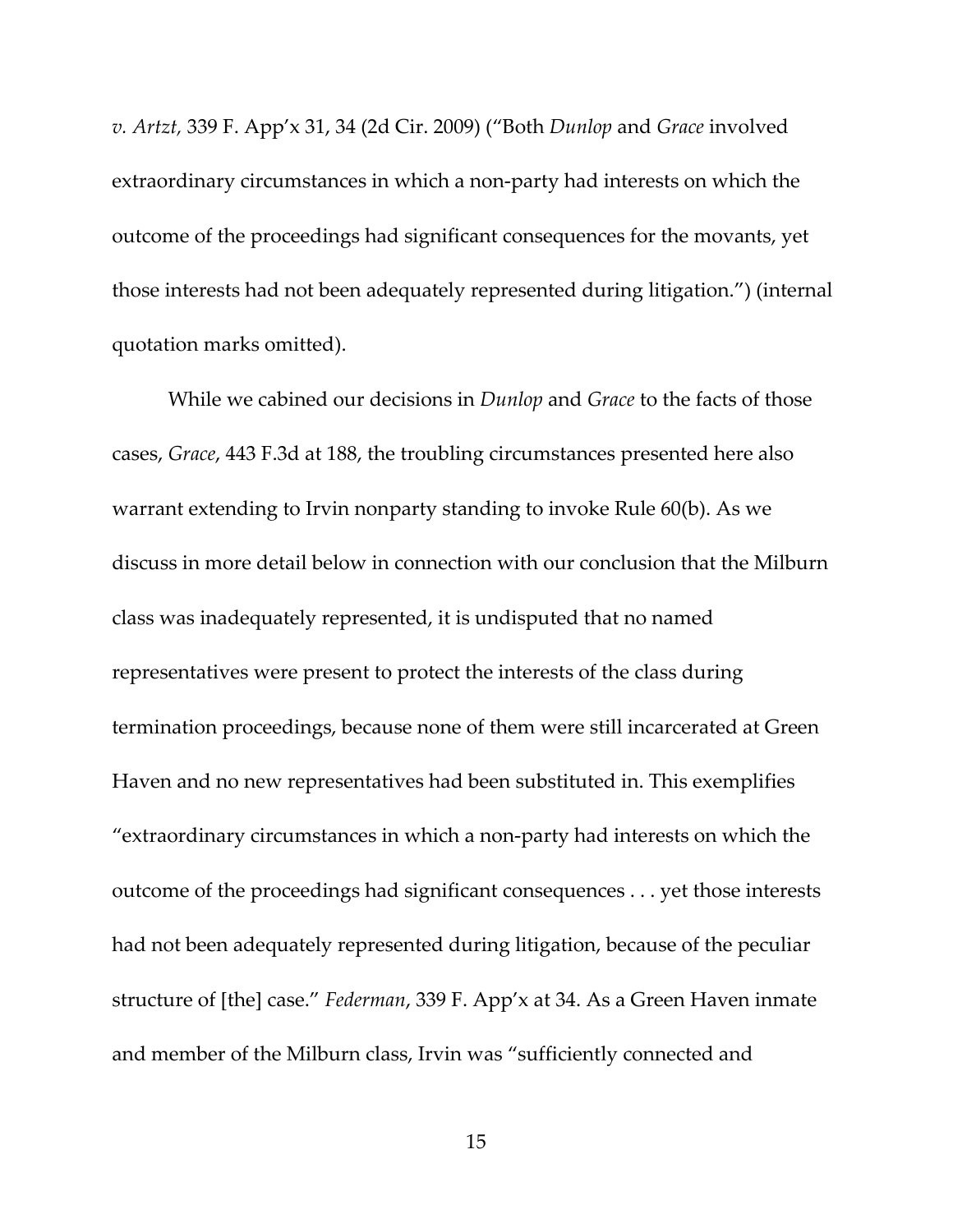identified with the . . . suit." *Dunlop*, 672 F.2d at 1052. Irvin is currently bound by the judgment terminating the consent decree. Surely Irvin's interest in obtaining adequate medical care—such as care that may include the presence of medical supplies, nurses, and emergency call buttons in prisoners' cells —is "strongly affected" by the judgment. *Grace*, 443 F.3d at 188.5

These circumstances are made more problematic by the fact that class counsel did not even notify class members of counsel's decision to withdraw opposition to the motion to terminate. Counsel's letter to class members on August 15, 2014, explained that a "final decision" had not been made as to how to proceed and that discovery was forthcoming. Joint App'x at 344. Counsel did not send the March 11, 2015, letter to class members until *after* counsel withdrew their motion in opposition and after the district court entered the termination order. Appellant's Reply Br. at 6. Significantly, both letters appear to have been sent only to class members "at Green Haven that [had] contacted [counsel] within the past two years." Appellant's Reply Br. at 6 n. 5; *see id.* at 2 n. 3.

<sup>&</sup>lt;sup>5</sup> In denying Irvin's Rule 60(b) motion, the district court reasoned that "[i]t may be the case that Mr. Irvin and other inmates . . . have been inconvenienced by" the changes in medical care at Green Haven, such as Irvin's allegations regarding "the elimination of the overnight and morning nurses . . . as well as the elimination of emergency call buttons." Joint App'x at 392‐93. We note that there have been no findings regarding Irvin's allegations.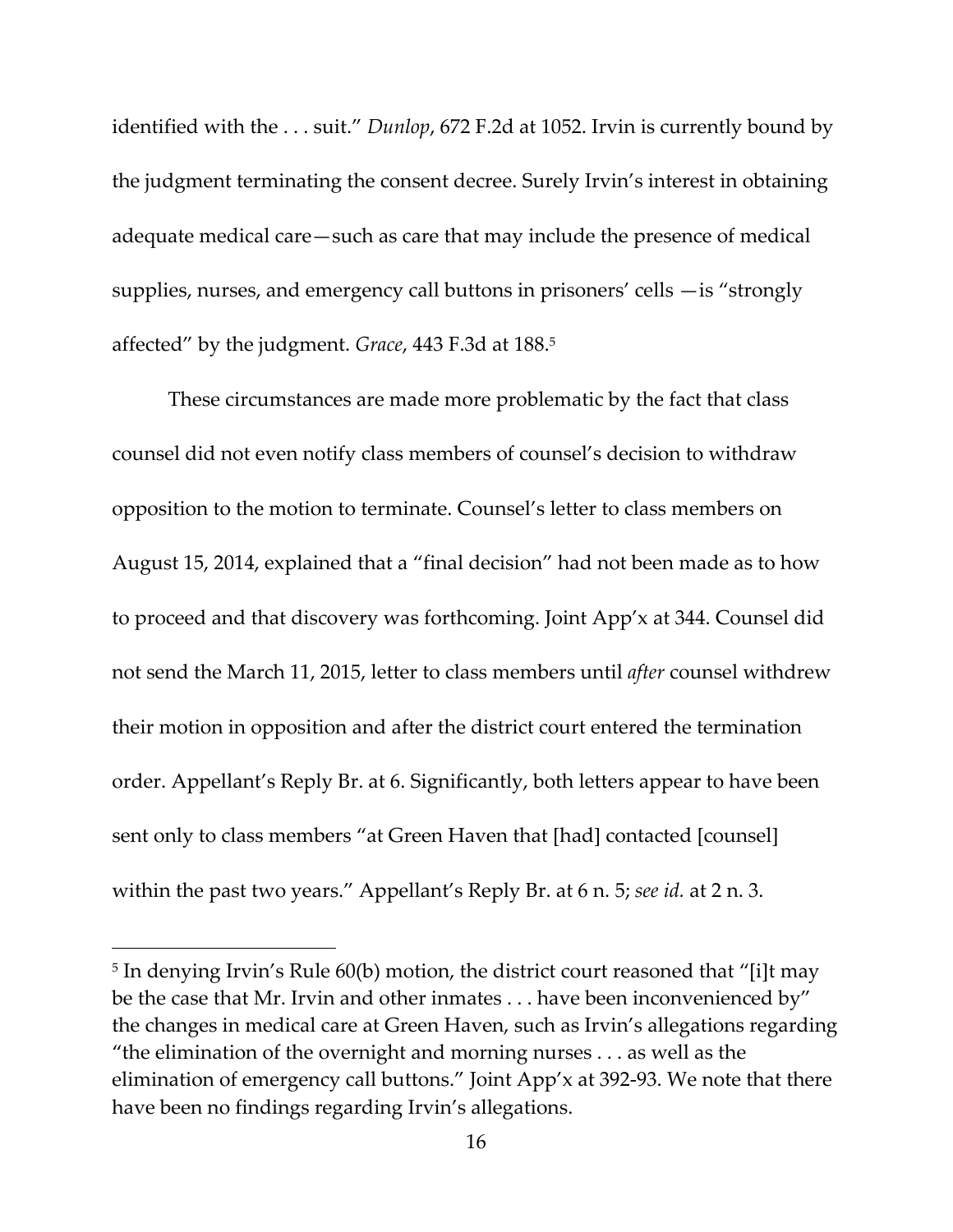In accordance with *Dunlop* and *Grace* and under these circumstances, where Irvin was not notified of counsel's decision to withdraw opposition until after the termination order was entered and no named representatives of an inmate class remained incarcerated at the facility in question when a longstanding consent decree was terminated, Irvin, a member of the class, has "standing" to invoke Rule 60(b) to challenge the judgment.

### **III. Adequacy of Representation**

Class actions are an exception to the general rule that "one is not bound by a judgment" in a suit in which he or she is not a named party. *Hansberry v. Lee*, 311 U.S. 32, 40 (1940). "In order to justify a departure from that rule, a class representative must be part of the class and possess the same interest and suffer the same injury as the class members." *Wal‐Mart Stores, Inc. v. Dukes*, 564 U.S. 338, 348‐49 (2011) (internal quotation marks omitted). Federal Rule of Civil Procedure 23 requires that "representative parties . . . fairly and adequately protect the interests of the class." Fed. R. Civ. P. 23(a)(4). And "the Due Process Clause of course requires that the named plaintiff at all times adequately represent the interests of the absent class members." *Phillips Petroleum Co. v. Shutts*, 472 U.S. 797, 812 (1985).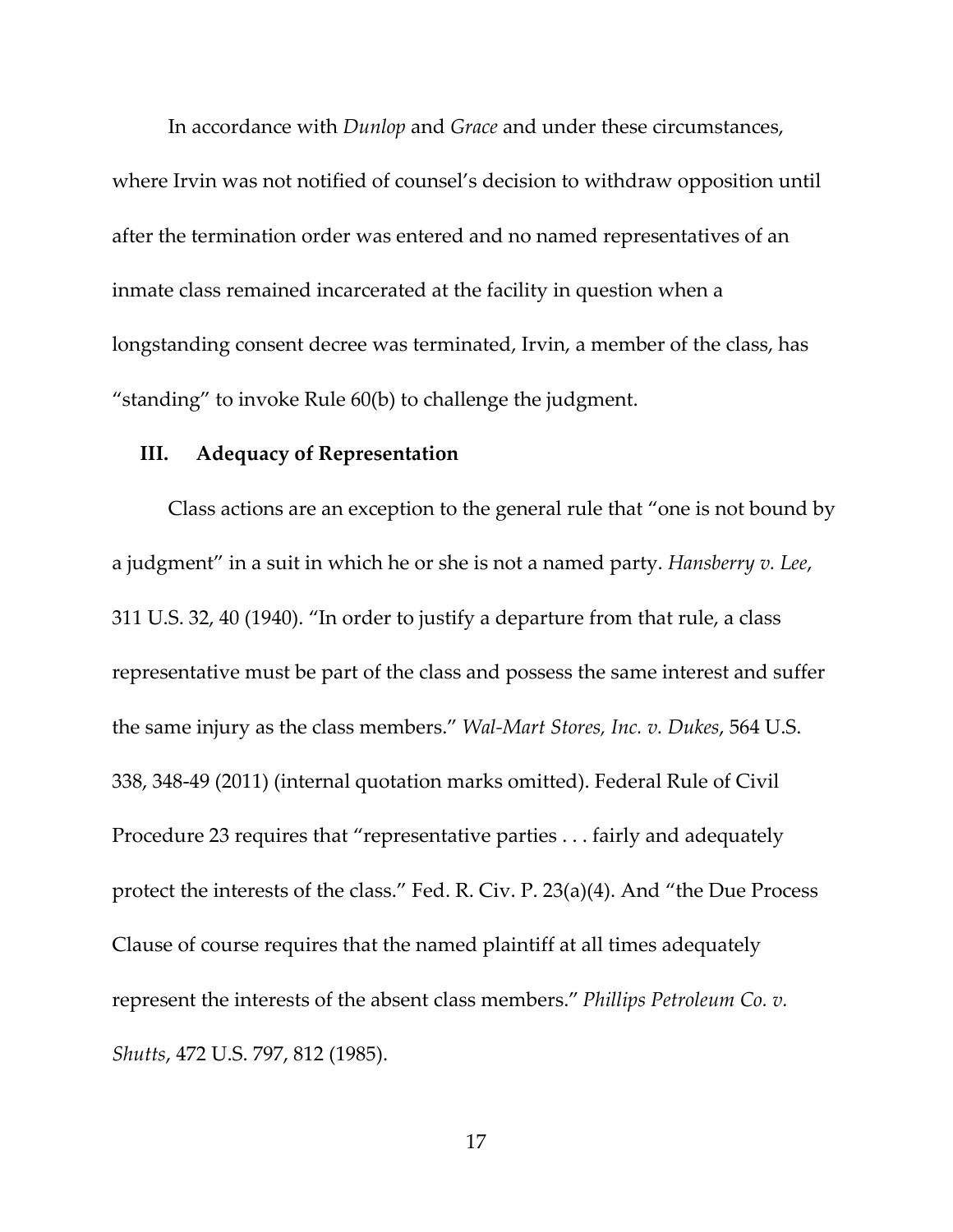We conclude that the Milburn class was inadequately represented during the termination proceedings. For named class representatives to be "adequate" under Rule 23, "[t]wo factors generally inform [the inquiry]: (1) absence of conflict and (2) assurance of vigorous prosecution." *Robinson v. Metro‐North Commuter R.R. Co.*, 267 F.3d 147, 170 (2d Cir. 2001), *abrogated on other grounds by Wal‐Mart*, 564 U.S. 338. For this reason, "[t]he named plaintiffs in a class action cannot represent a class of whom they are not a part, and can represent a class of whom they are a part only to the extent of the interests they possess in common with members of the class." *Nat'l Super Spuds, Inc. v. N.Y. Mercantile Exch.*, 660 F.2d 9, 17 (2d Cir. 1981) (citation and internal quotation marks omitted).

Here, the class was defined as "all persons who are or will be confined at the Green Haven Correctional Facility." Joint App'x at 105. But none of the named class representatives remained incarcerated at Green Haven during any time period relevant to the termination proceedings, and no new representatives were substituted after the original representatives were released. There is no record evidence that any of the named plaintiffs retained "interests . . . in common" with the class, *Nat'l Super Spuds*, 660 F.2d at 17, which would provide "assurance of vigorous prosecution," *Robinson,* 267 F.3d at 170; *cf. Sosna v. Iowa*,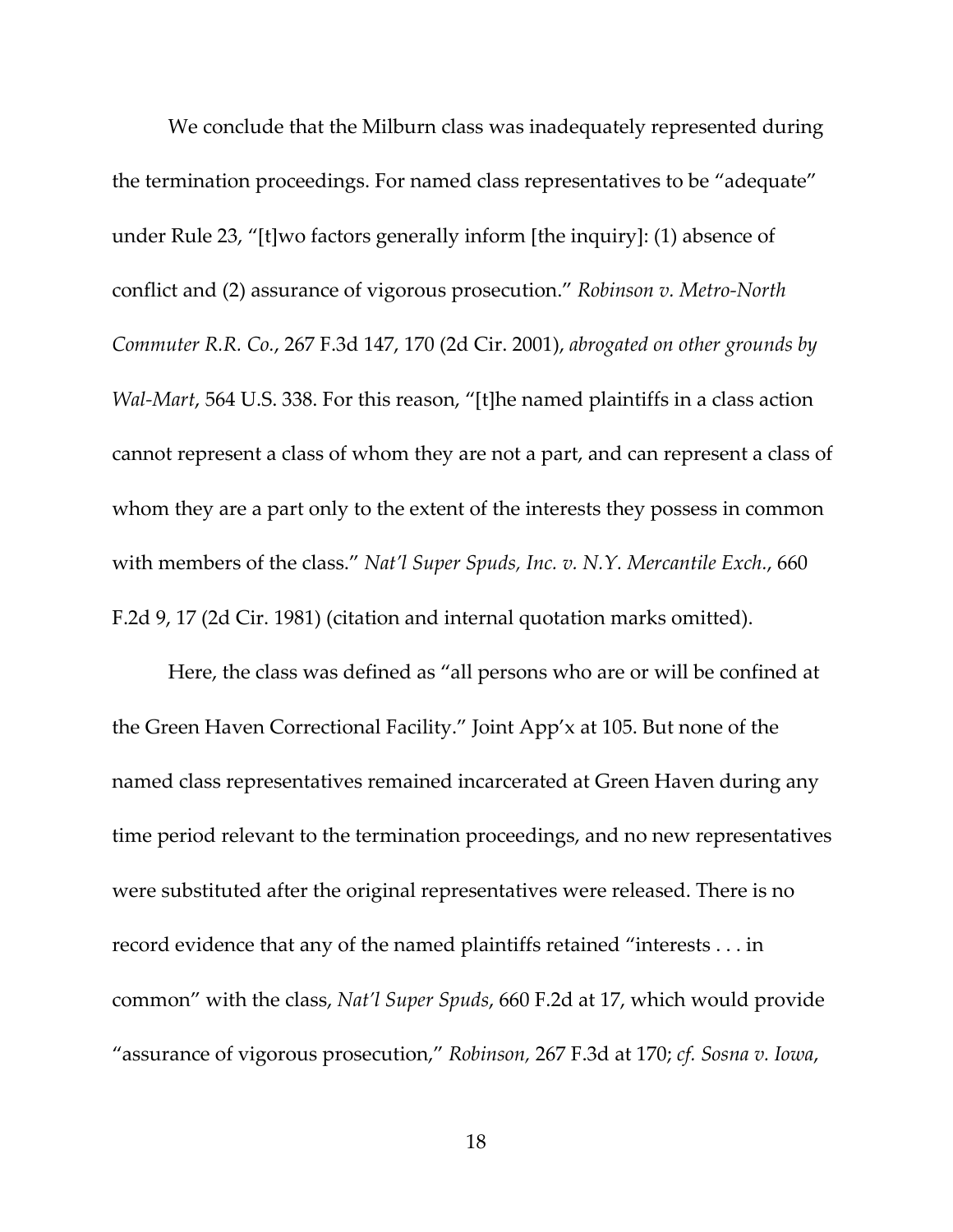419 U.S. 393, 395‐97, 403 (1975). In short, named representatives of a Green Haven inmate class certified 35 years before the relevant proceedings do not adequately represent the class when they are no longer Green Haven inmates and have not continued to pursue the litigation.

Contrary to appellees reasoning, adequate class counsel cannot make up for inadequate class representatives. "Both class representatives and class counsel have responsibilities to absent members of the class." *Maywalt v. Parker & Parsley Petroleum Co*., 67 F.3d 1072, 1078 (2d Cir. 1995) (citation omitted). The decision "as to the course to be followed . . . cannot rest entirely with either the named plaintiffs or with class counsel." *Id*. at 1079. Likewise, it is not incumbent upon class members to intervene to preserve their right to named representatives. Due process "requires that the named plaintiff *at all times* adequately represent the interests of the absent class members." *Phillips Petroleum Co*., 472 U.S. at 812 (emphasis added). To ensure that named representatives do so, "an absent class‐action plaintiff is not required to do anything. He may sit back and allow the litigation to run its course, content in knowing that there are safeguards provided for his protection." *Id.* at 810.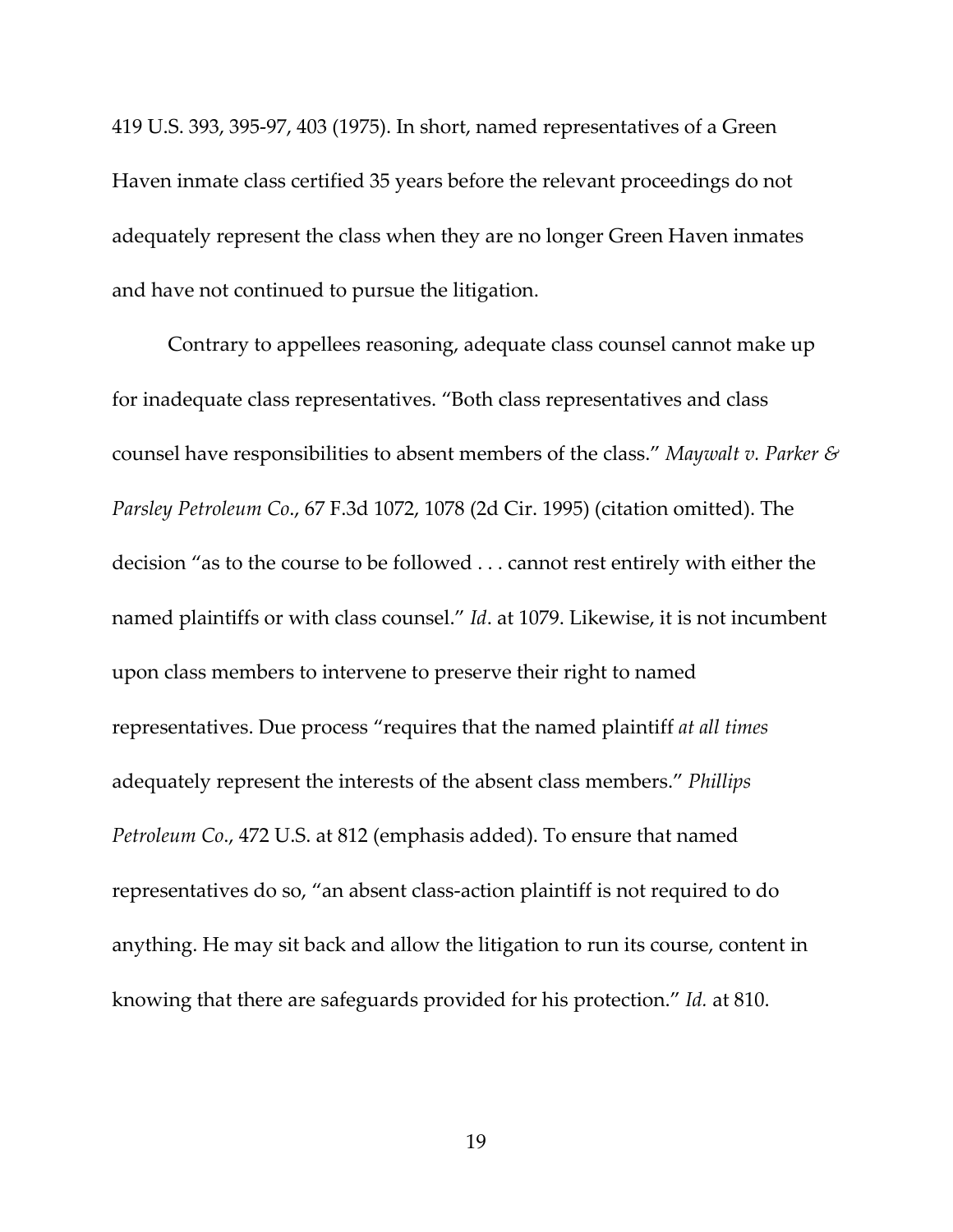In sum, the termination of the 1991 consent decree violated Federal Rule of Civil Procedure 23(a)(4) and the Due Process Clause of the Fifth Amendment because the class was inadequately represented. Accordingly, the termination judgment is void, and the district court's denial of Irvin's Rule 60(b) motion to set it aside must be reversed. After substituting new class representatives or otherwise addressing the deficiency in representation, the district court should once again provide the class "an opportunity to show current and ongoing violations of their federal rights" before terminating the litigation. *Benjamin v. Jacobson*, 172 F.3d 144, 166 (2d Cir. 1999) (en banc).

### **CONCLUSION**

This case, in which class members seek an opportunity to obtain adequate medical care while incarcerated by the state, demonstrates the importance of adequate representation as required by Rule 23 and the Due Process Clause. We remind district courts that even for longstanding consent decrees such as the one here, the named representatives must adequately represent class members' interests at all times. For the foregoing reasons, the district court's denial of Irvin's Rule 60(b) motion is REVERSED, and the case is REMANDED for further proceedings consistent with this opinion.